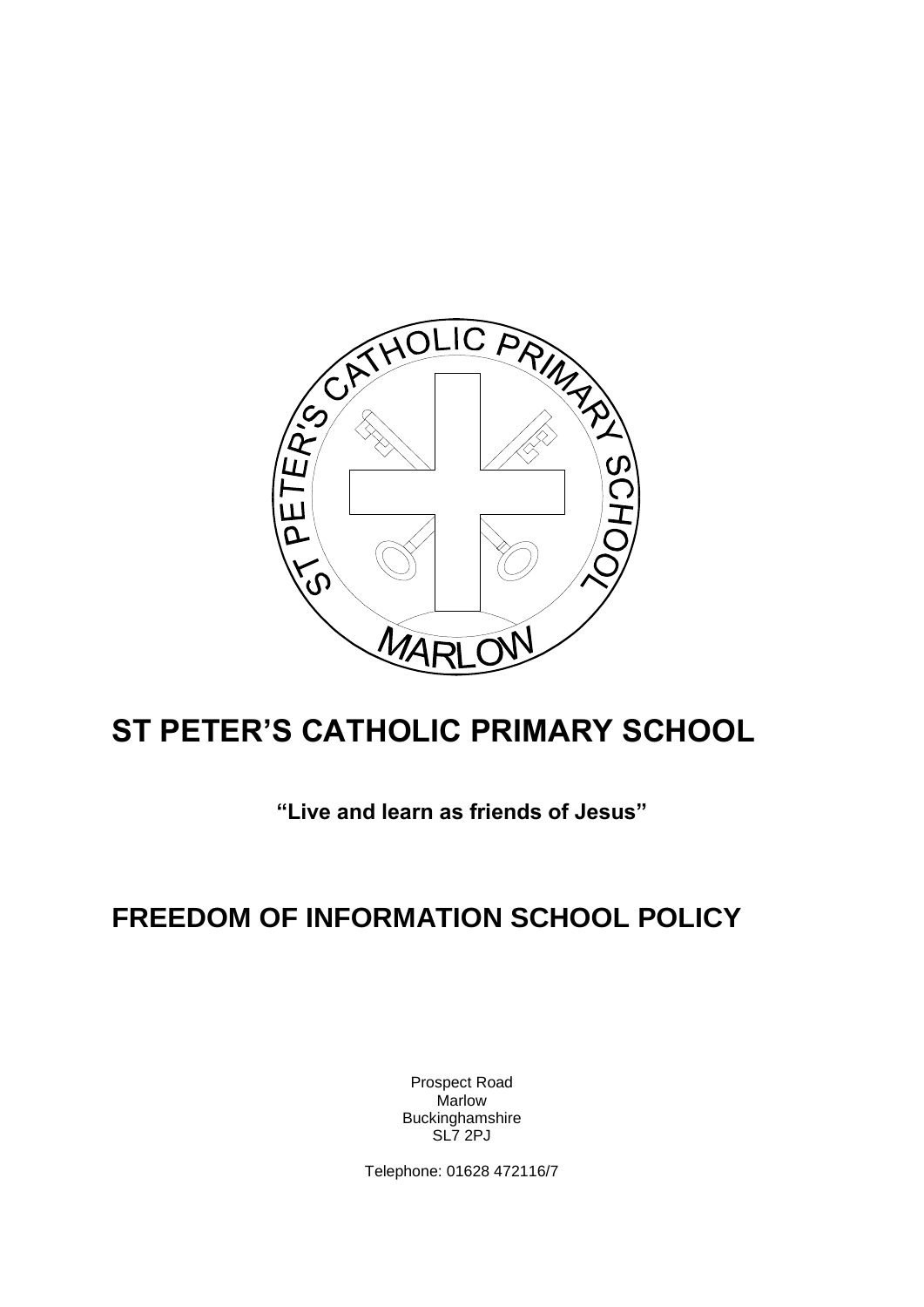#### Fax: 01628 488123 E-mail: office@stpetersrc.bucks.sch.uk

#### **School Mission Statement**

Live and learn as friends of Jesus

#### **Aims:**

We aim to:-

Live together in our school family where everyone cares for each other.

Learn together in a happy, safe school where everyone tries their best and we celebrate each other's achievements.

As friends of Jesus say sorry, support and forgive each other. We help those in need and respect other people's beliefs and cultures.

#### **Introduction**

One of the aims of the Freedom of Information Act 2000 (which is referred to as FOIA in the rest of this document) is that public authorities, including all maintained schools, should be clear and proactive about the information they will make public. To do this we must produce a publication scheme, setting out:

The classes of information which we publish or intend to publish,

The manner in which the information will be published; and

Whether the information is available free of charge or on payment.

The scheme covers information already published and information which is to be published in the future. All information in our publication scheme is available in paper form. Some information which we hold may not be made public, for example personal information.

#### **2. Categories of information published**

The publication scheme guides you to information which we currently publish (or have recently published) or which we will publish in the future. This is split into categories of information known as "classes". These are contained in section 5 of this scheme. The classes of information that we undertake to make available are organised into four broad topic areas:

**School Prospectus** - information published in the school prospectus.

**Governors' Documents** – Governing body terms of reference, minutes (other than confidential items) and other governing body documents.

**Pupils and Curriculum** - information about policies that relate to pupils and the school curriculum.

**School Policies** and other information related to the school - information about policies that relate to the school in general.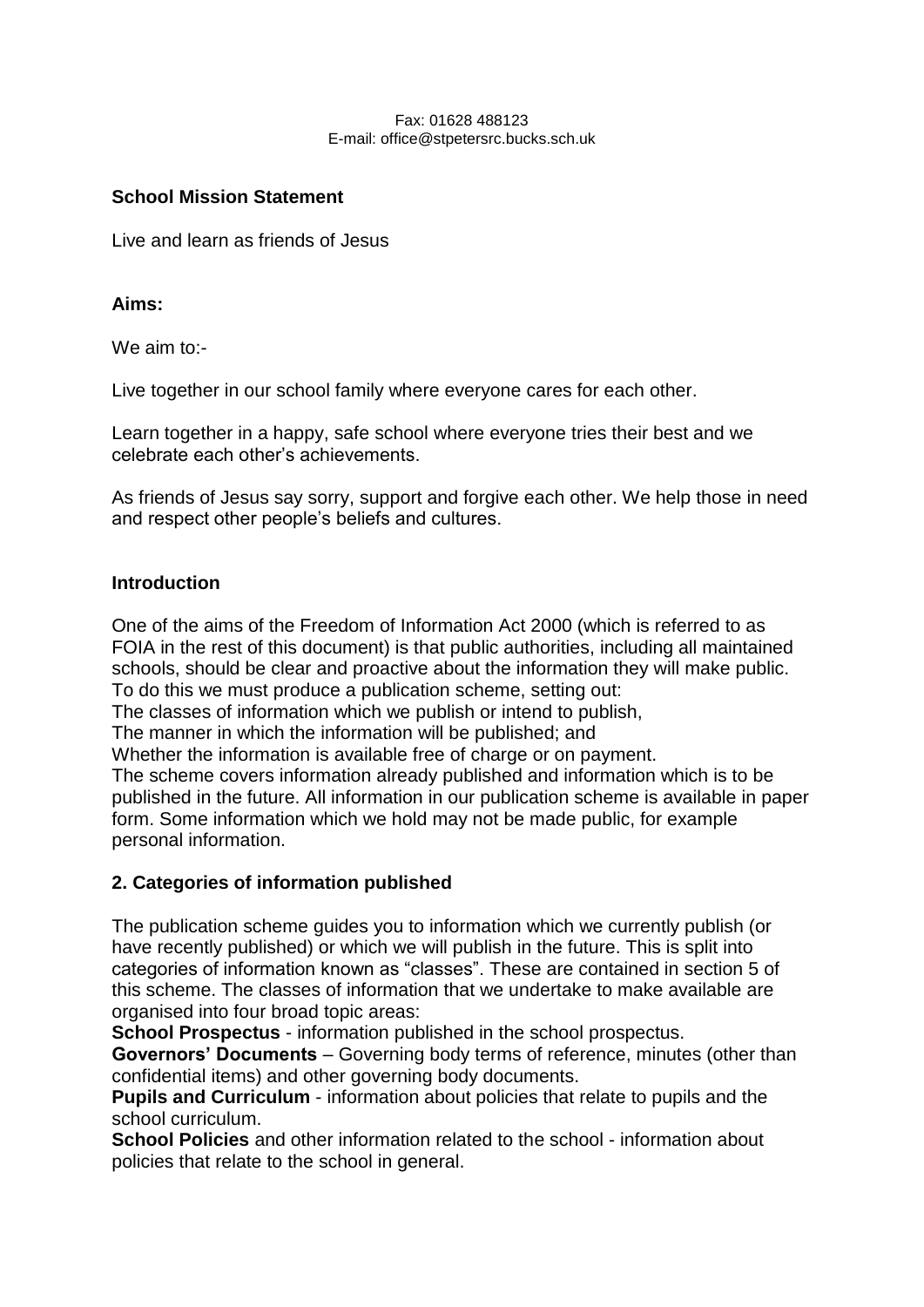#### **3. How to request information**

If you require a paper version of any of the documents within the scheme, please contact the school by telephone, email, fax or letter. Contact details are set out below. Email:office@stpetersrc.bucks.sch.uk

Tel: 01628472116

Contact address: Prospect Road, Marlow, SL72PJ

To help us process your request quickly, please clearly mark any correspondence "PUBLICATION SCHEME REQUEST" (in CAPITALS please) If the information you're looking for isn't available via the scheme you can still contact the school to ask if we have it.

#### **4. Paying for Information**

Single copies of information covered by this publication are provided free unless stated otherwise in section 5. If your request means that we have to do a lot of photocopying or printing, or pay a large postage charge, or is for a priced item such as some printed publications or videos we will let you know the cost before fulfilling your request.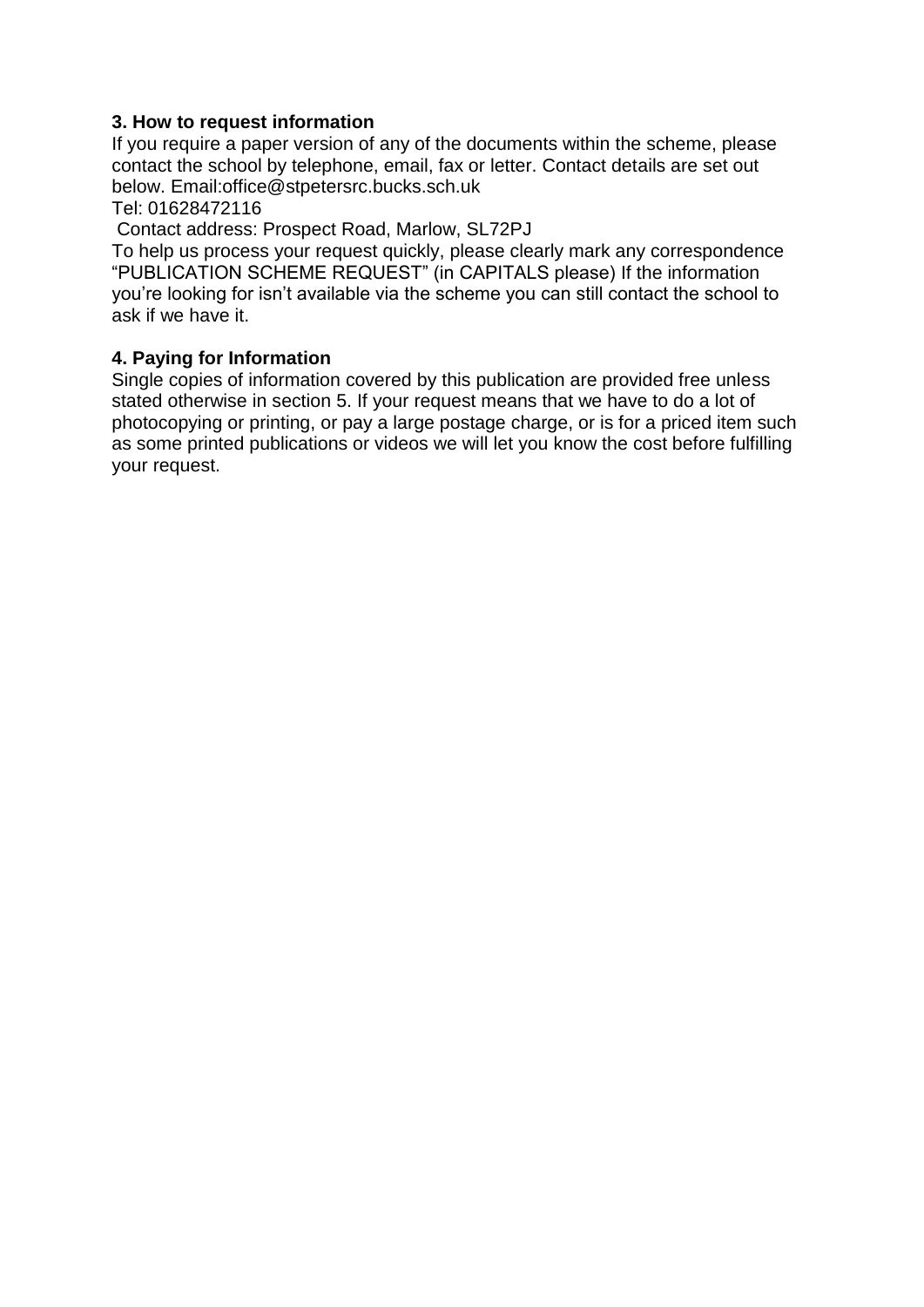### **5. Classes of Information Currently Published**

#### **School Prospectus**

The statutory contents of the school prospectus are as follows (other items may be included in the prospectus at the school's discretion) : the name, address and telephone number of the school, and the type of school.

The names of the head teacher and chair of governors.

Information on the school policy on admissions.

A statement of the school's ethos and values.

Details of any affiliations with a particular religion or religious denomination. The religious education provided.

Information about the school's policy on providing for pupils with special educational needs.

Number of pupils on roll and rates of pupils' authorised and unauthorised absences. National Curriculum assessment results for appropriate Key Stages, with national summary figures.

The arrangements for visits to the school by prospective parents.

#### **Instrument of Governance**

The name of the school.

The category of the school.

The names of the members of the governing body.

The manner in which the governing body is constituted.

The term of office of each category of governor if less than 4 years.

The name of any body entitled to appoint any category of governor.

Details of any trust.

If the school has a religious character, a description of the ethos.

#### **Minutes of meeting of the governing body and its committees**

Agreed minutes of meetings of the governing body and its committees (current and last full academic school year) unless there is a requirement that these are confidential.

#### **Pupils & Curriculum Policies**

This section gives access to information about policies that relate to pupils and the school curriculum.

**Curriculum**: Art & Design; Design and Technology English; Geography; History; ICT; Mathematics; Modern Foreign Languages; Music; Physical Education; PSHE and Citizenship; Religious Education; Science

**Pupils**: Admissions; Anti-Bullying; Attendance; Behaviour and Exclusions; Child Protection; Inclusion; Equalities;

**School Policies and other information related to the school** - This section gives access to information about policies that relate to the school in general.

Published reports of Ofsted referring expressly to the school Published report of the last inspection of the school and the summary of the report.